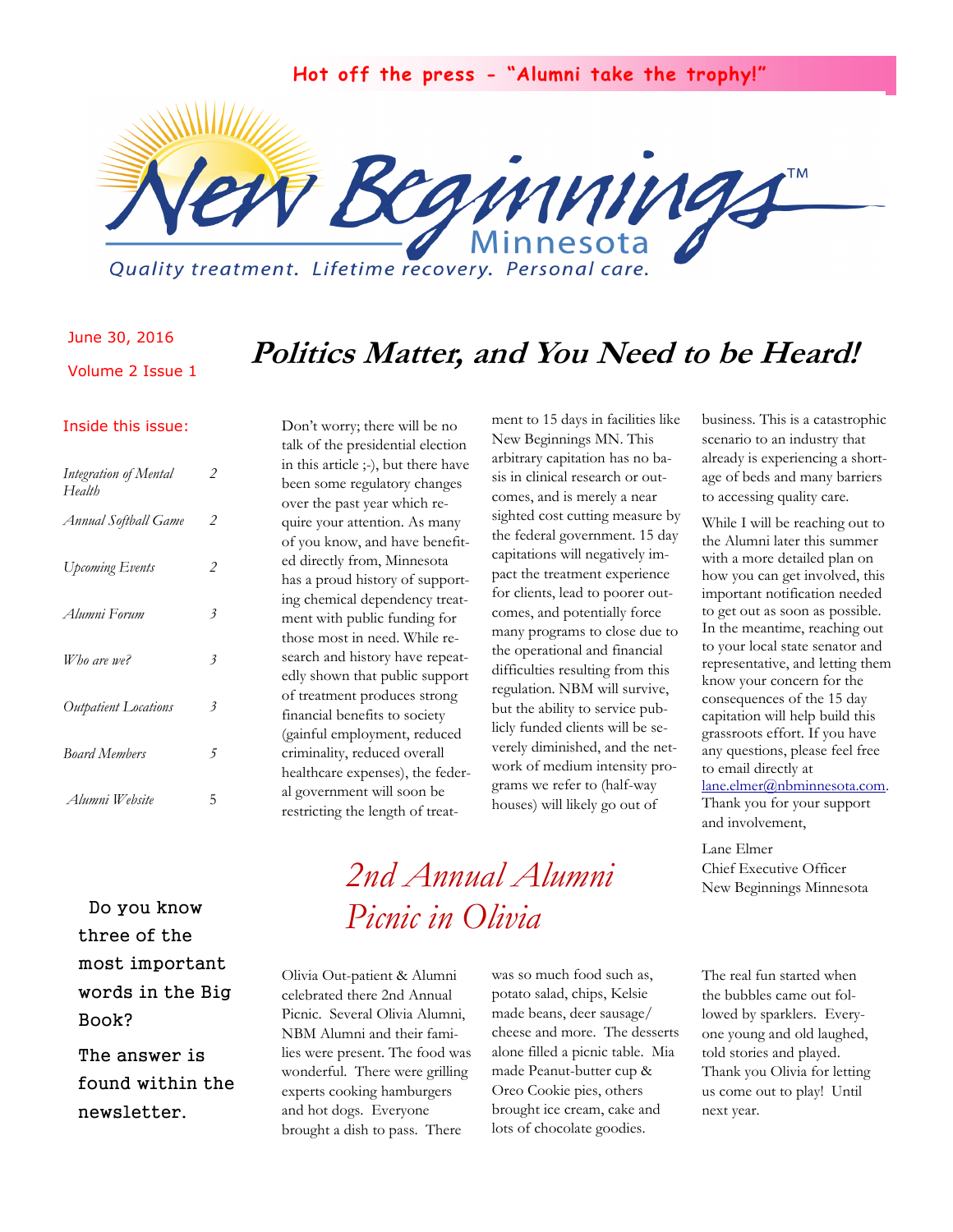## *Integration of Mental Health at NBM*



The integration of mental health into our residential programs has continued to be a phenomenal success, and we are eager to add these services into our growing outpatient locations over the next year. As the field of behavioral health evolves, we continue to educate ourselves on best practices and ways to provide high quality, person-centered care. We are moving towards an increased focus on client outcomes, and striving to maintain

a relationship with clients on a longitudinal basis to ensure they have access to the care they need. We understand this will require creativity, perseverance, and clinical flexibility, but we are committed to broadening our services in order to meet these needs and assist our clients in long term recovery. As we focus on longitudinal services, the link between our residential and outpatient programs will strengthen, and we look forward to more actively

engaging with the NBM Alumni. Over the next year, we plan to add roles for Peer Support and Recovery Coaching, and what better place to recruit than from our successful Alumni network! This will provide incredible benefits to both clients and Alumni, and build upon the success the Alumni Association and NBM have had over the years. Stay tuned!

Jared Bostrom MA, LMFT, LADC, CPRP

Executive Director/Treatment **Director** 

New Beginnings Minnesota

# *5th Annual Softball Game*

NBMAA hosted the 5th Annual Softball game Saturday, June 18th. The weather was beautiful, there were great snacks and an abundance of pop. This where the Alumni vs. Clients had not been won by the alumni *until* this year! It was an afternoon filled with laughter, conversation and a couple of mishaps. A male client was



fielding a ball and took an elbow to his eye which resulted in a trip to ER for stitches, his cut will heal and the black-eye will too. A bat slipped from another players hands twirling pass several members of his team missing everyone! With all this the alumni beat out the clients to take home the trophy. Which is proudly displayed in the AC building. Better luck next year clients!

## *Upcoming Events*



**Email: mikeweinauer@yahoo.com**

| July 17       | Annual Picnic     |
|---------------|-------------------|
| August 6      | Alumni Speaker    |
|               | Dinner (ASD)      |
| August 14     | Golf Tourna-      |
| ment          |                   |
| Sept. 3       | <b>ASD</b>        |
| Sept. 16-18   | Spiritual Retreat |
| October 1 ASD |                   |

October 15 Ladies Night Out Nov. 5 ASD Nov. 19 Holiday Decorating December 3 Holiday Party **ASD SCHEDULE** 3:00 Board Meeting

5:15 Dinner followed by a speaker, medallions & fun! Email: alumni@nbminnesota.com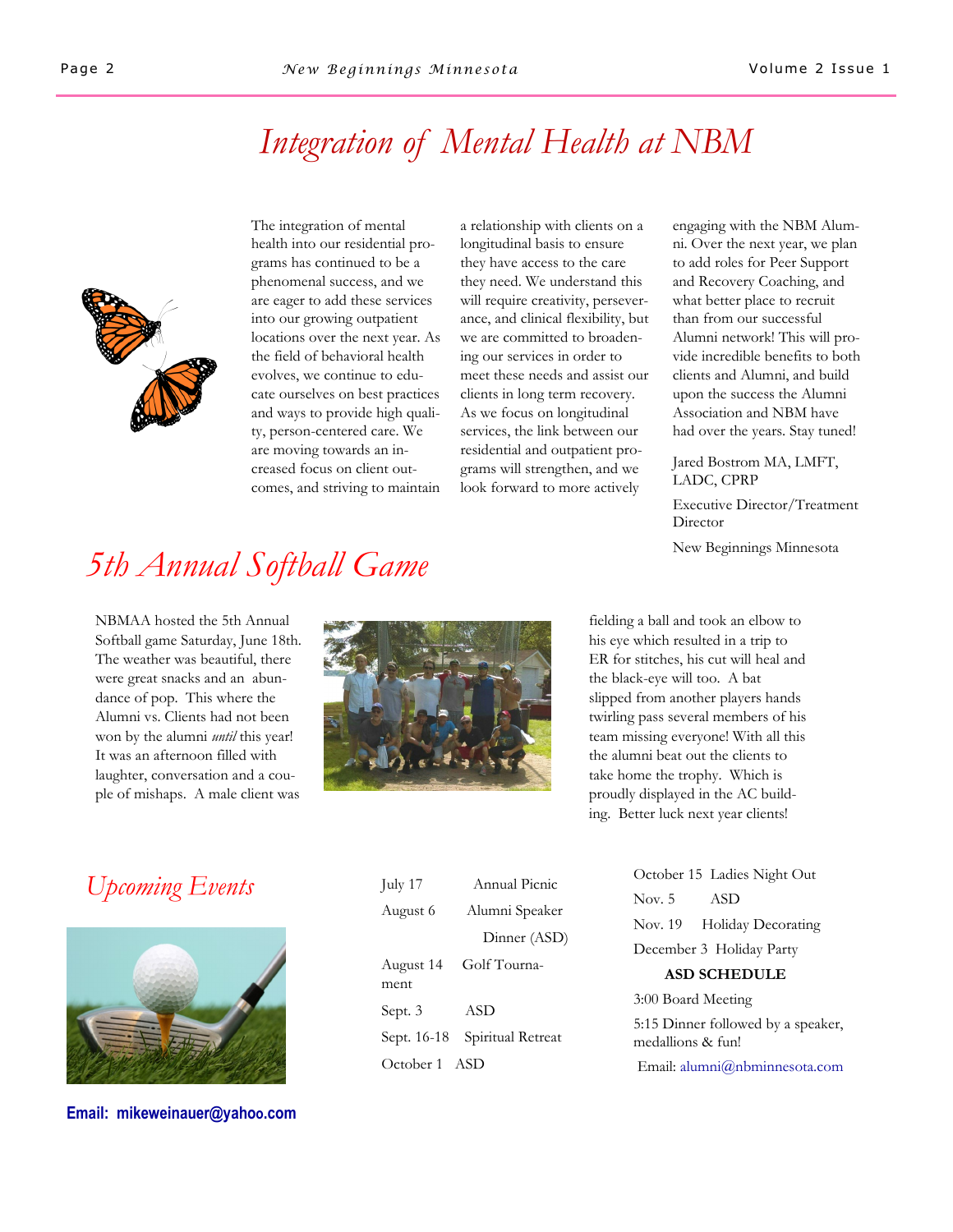#### $\mathsf{A}$ lumni Forum — we welcome feedback, stories, suggestions and updates from all alumni & clients…

Don't think I'm weak I'm part of the meek, I choose not to tweak Any day of the week! **Rodney J.**

*"God allows U-turns"*

C

 *unknown*

The Staff—Thank you! You saved my life. I loved the food & naptime! Katie H.

I realized that I CANNOT get over my addiction by STOPPING USING. I can recover by creating a NEW LIFE where it is easier to not use. If I didn't CREATE my new life, then all the FACTORS that brought me TO my ADDICTION would CATCH UP with me AGAIN. I also realized I needed to fill up that void in my life and I choose to do service work by helping others like myself. *Michelle* **B.,** *Alumni Board Member/Registration*

Hi, my name is Cory T. & I am an addict. I checked into New Beginnings 5 years ago addicted to opiates. While in treatment I learned a lot of good tools to stay sober. When it was time for me to leave, I felt very confident that I would stay sober. I left treatment on a Sunday & by Tuesday I was worried that I was going to relapse. The rest of the week was very hard to get through. I had a lot of cravings. That Saturday was my first ASD dinner & as soon as I walked through the doors at New Beginnings all of those thoughts about using were gone. I was back with all my friends I had met while in treatment. I realized that just by being surrounded by other addicts, I felt at home & all of my using thoughts had disappeared. I now knew I needed to find a AA group an fast. I soon found a good AA group that worked for me. But after 3 months I did relapse. This is where a lot of the stuff I learned at New Beginnings really came in handy I knew what I needed to do to get back on track. At that time I decided to start attending all the ASD dinners & go to the alumni board meetings. I really started doing a lot of service work & I realized it gave me sense of peace. I am now a member of the alumni board. I have 4 years of sobriety as of June 8th. The one thing I would like to pass along to other addicts is get involved with a good AA or NA group that you can relate to & be involved with the alumni board it is a great way to do service work*.* **Cory T.**, *Alumni Board Member/Treasurer* 

### *Who are we?* By Liz W. Alumni Coordinator

We are groups of men and women who have recovered from a seemingly hopeless state of mind and body. \* We share a language and a bond with a group of strangers who never would have met otherwise. Having been to New Beginnings Minnesota our lives are forever changed. As we continue our journey in

recovery and service, we share our experience, strength and hope with other alcoholics/addicts. Simply put, we clean house, trust God & help others and read this book! (Big Book page112).

We, as alumni of New Beginnings Minnesota, have unique opportunities to be of service. Things like helping at registra-

tion, refilling food, getting contacts clients & clean up. Set up for the Picnic starts at 9:00 am, get in on the action.

The **Picnic** is on July 17th from 11:00 am - 3:00 pm, speaker, raffles, live music, great food and lots of fun for the kids!

New Beginnings at St. Peter 320 Sunrise Drive, Suite B St. Peter, MN 56082 (507)931-0918 New Beginnings at Minnetonka 13100 Wayzata Blvd., Suite 140 Minnetonka, MN 55345 (952)681-2454 New Beginnings at Olivia 104 So. 4th Street Olivia, MN 56277 (612)590-7988 New Beginnings at Litchfield 114 North Holcombe Litchfield, MN 55355 (320)693-2461 New Beginnings at Elk River 13880 Highway 10 Elk River, MN 55347 (763)765-3588 New Beginnings at Worthington 1530 Airport Rd, Suite 200 Worthington, MN 56187 (507)360-7783



Fishing at Eddy's ended with this beautiful moon rise.

The **Golf Tournament** is August 14th at Fox Hollow in St. Michael. Call or email Mike (952)200-9388 mikeweinauer@yahoo.com.

Join us for the Alumni Speaker Dinners the first Saturday of every month, with exception to July/December.